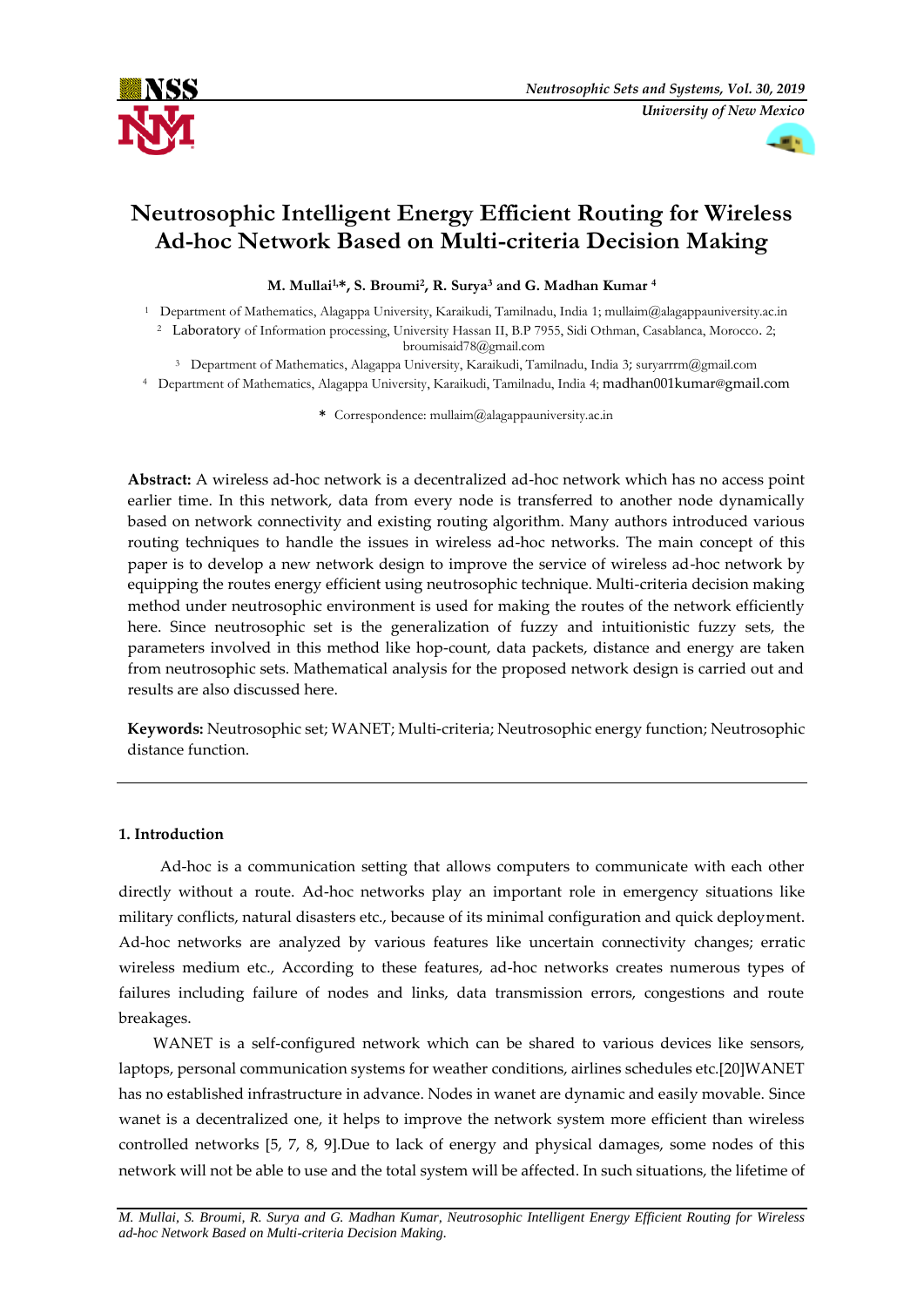wanet is reduced. So many authors in [10, 12] established different types of protocols for improving the lifetime of wanet by considering data packets, hop count, energy and distance parameters. The present network design focused on introducing neutrosophic logic for analyzing intelligent energy efficient routing for wanet based on multicriteria decision making and the analysis of the proposed method is compared with one of the existing methods to validate the results.

Neutrosophic set was introduced by Florentine Smarandache [22] which is the generalization of fuzzy set, intuitionistic set fuzzy set, classical set and paraconsistent set etc., In intuitionistic fuzzy sets, the uncertainty is dependent on the degree of belongingness and degree of non-belongingness. In case of neutrosophy theory, the indeterminacy factor is independent of truth and falsity membership-values. Also neutrosophic sets are more general than IFS, because there are no conditions between the degree of truth, degree of indeterminacy and degree of falsity. Multi-criteria decision making in neutrosophic sets are developed in the book [23] edited by Florentine Smarandache and Surapati Pramanik in 2016 and Faruk Karaaslan introduced Gaussian single-valued neutrosophic numbers and its application in multi-attribute decision making in[11]. Also many authors discussed about multi-criteria decision making in neutrosophic sets and its applications in [14,15,16,17,18,19,24].Decision analysis and expert system was developed in[5,13] and various types of shortest route algorithms in neutrosophic environment are established in [1,2,3,4].

The main concept of this paper is to develop a new network design to improve the lifetime of wireless ad-hoc network by equipping the routes energy efficient using neutrosophic technique. Multicriteria decision making method under neutrosophic environment is used for making the routes of the network efficiently here. The parameters involved in this method like hop-count, data packets, distance and energy are taken from neutrosophic sets. Using this method, we can reduce the energy consumption and route breakages due to high level data packet transmission and maximum hop count. The neutrosophic technique is implemented here will give better energy efficient routes for WANET. The rest of the paper is organized as follows: Section 2 provides preliminaries about each of the set theories. Section 3 describes proposed network design with neutrosophic rule matrix and section 4 gives conclusions and future research.

# **2. Preliminaries**

This section includes some basic definitions that are very useful to the proposed network model. **Definition 2.1[22]:**

Let E be a universe. Then a fuzzy set X over E is a function defined as follows:  $X = (\mu_x(x)/x)$ :  $x \in E$ , where  $\mu_x$ : E  $\rightarrow$  [0.1]. Here,  $\mu_x$  is called membership function of X, and the value  $\mu_x(x)$  is called the grade of membership om  $x \in E$ . The value represents the degree of x belonging to the fuzzy set X. Several authors [1, 2, 9-12] used fuzzy set theory in ad-hoc network and wireless sensor network to solve routing problems. The logic in fuzzy set theory is vastly used in all fields of mathematics like networks, graphs, topological space etc.

## **Definition 2.2[20]:**

Intuitionistic Fuzzy Sets are the extension of usual fuzzy sets. All outcomes which are applicable for fuzzy sets can be derived here also. Almost all the research works for fuzzy sets can be used to draw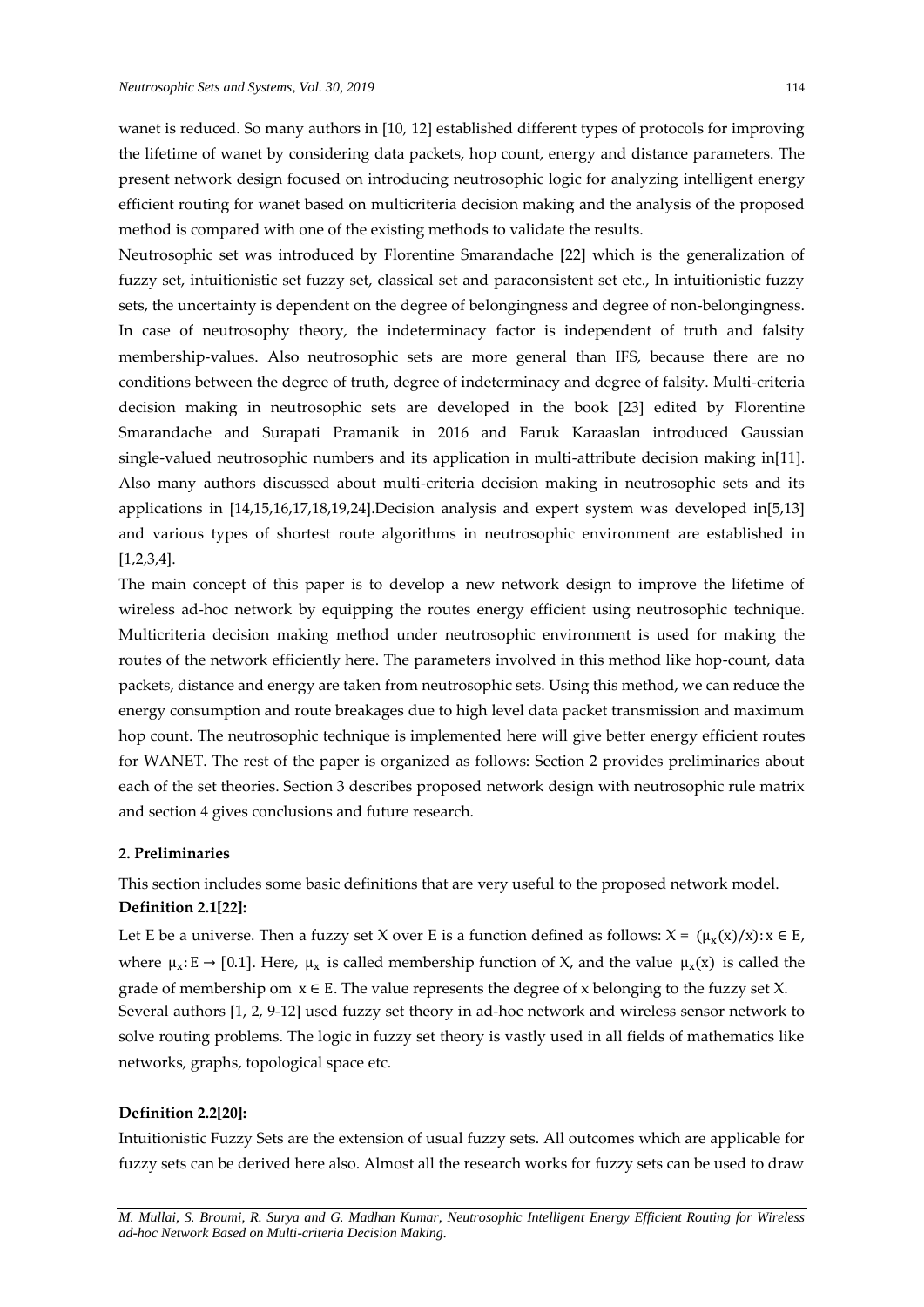information of IFSs. Further, there have been defined over IFSs not only operations similar to those of ordinary fuzzy sets, but also operators that cannot be defined in the case of ordinary fuzzy sets. **Definition 2.3[20]:**

Adroit system [3,4] is a computer program that efforts to act like a human effect in a particular subject area to give the solution to the particular unpredictable problem. Sometimes, adroit systems are used instead of human minds. Its main parts are knowledge based system and inference engine. In that the software is the knowledge based system which can be solved by artificial intelligence technique to find efficient route. The second part is inference engine which processes data by using rule based knowledge.

## **Definition 2.4[20]:**

Let E be a universe. A neutrosophic sets A in E is characterized by a truth-membership function  $T_A$ , a indeterminacy-membership function  $I_A$  and a falsity-membership function  $F_A$ . T<sub>A</sub>(x);  $I_A(x)$  and  $F_A(x)$  are real standard elements of [0,1]. It can be written as

$$
A = \{ \langle x, (T_A(x), I_A(x), F_A(x)) \rangle : x \in E, T_A(x), I_A(x), F_A(x) \in ]-0, 1^+[\}
$$

There is no restriction on the sum of  $T_A(x)$ ,  $I_A(x)$  and  $F_A(x)$ , so  $0^- \le T_A(x) + I_A(x) + F_A(x) \le 3^+$ . **Definition 2.5[20]:**

Let E be a universe. A single valued neutrosophic sets A, which can be used in real scientific and engineering applications, in E is characterized by a truth-membership function  $T_A$ , a indeterminacy-membership function  $I_A$  and a falsity-membership function  $F_A$ . T<sub>A</sub>(x); I<sub>A</sub>(x) and  $F_A(x)$  are real standard elements of [0,1]. It can be written as

 $A = \{ \langle x, (T_A(x), I_A(x), F_A(x)) \rangle : x \in E, T_A(x), I_A(x), F_A(x) \in [-0, 1^+] \}$ 

There is no restriction on the sum of  $T_A(x)$ ,  $I_A(x)$  and  $F_A(x)$ , so  $0 \le T_A(x) + I_A(x) + F_A(x) \le 3$ . **Definition 2.6[20]:**

Let  $\tilde{a} = <(a_1, b_1, c_1)$ ;  $\widetilde{w_a}$ ,  $\widetilde{u_a}$ ,  $\widetilde{y_a} >$ , and  $\tilde{b} = <(a_2, b_2, c_2)$ ;  $\widetilde{w_b}$ ,  $\widetilde{u_b}$ ,  $\widetilde{y_b} >$  be two single valued triangular neutrosophic numbers and  $γ ≠ 0$  be any real number. Then,

1.  $\tilde{a} + \tilde{b} = \langle (a_1 + a_2, b_1 + b_2, c_1 + c_2) ; \widetilde{w_a} \hat{a}^{\dagger} \widetilde{w_b}, \widetilde{u_a} \hat{a}^{\dagger} \widetilde{u_b}, \widetilde{y_a} \hat{a}^{\dagger} \widetilde{y_b} \rangle$ 

2. 
$$
\tilde{a} - \tilde{b} = \langle (a_1 - c_2, b_1 - b_2, c_1 - a_2); \widetilde{w_a} \hat{a}^{\prime\prime} \widetilde{b}_b, \widetilde{u_a} \hat{a}^{\prime\prime\prime} \widetilde{u_b}, \widetilde{y_a} \hat{a}^{\prime\prime\prime} \widetilde{y_b} \rangle
$$

# **Definition 2.7[20]:**

Let  $\widetilde{A_1}$  =<  $T_1$ ,  $I_1$ ,  $F_1$  > be a single valued neutrosophic number. Then, the score function  $s(\widetilde{A_1})$ , accuracy functiona( $\widetilde{A_1}$ ), and certainty function  $c(\widetilde{A_1})$  of an single valued neutrosophic numbers are defind

1. 
$$
s(\widetilde{A}_1) = (T_1 + 1 - I_1 + 1 - F_1)/3
$$
  
\n2.  $a(\widetilde{A}_1) = T_1 - F_1$   
\n3.  $c(\widetilde{A}_1) = T_1$ 

#### **3. Proposed Network Protocol**

The proposed system is neutrosophic intelligent energy efficient routing for WANET based on multicriteria decision making, which divides the entire system into three stages. These three stages are assessed by intelligent system through multicriteria rule based system. The above three stages are as follows:

(i). Neutrosophic multicriteria intelligent

(ii). Construction of neutrosophic intelligent route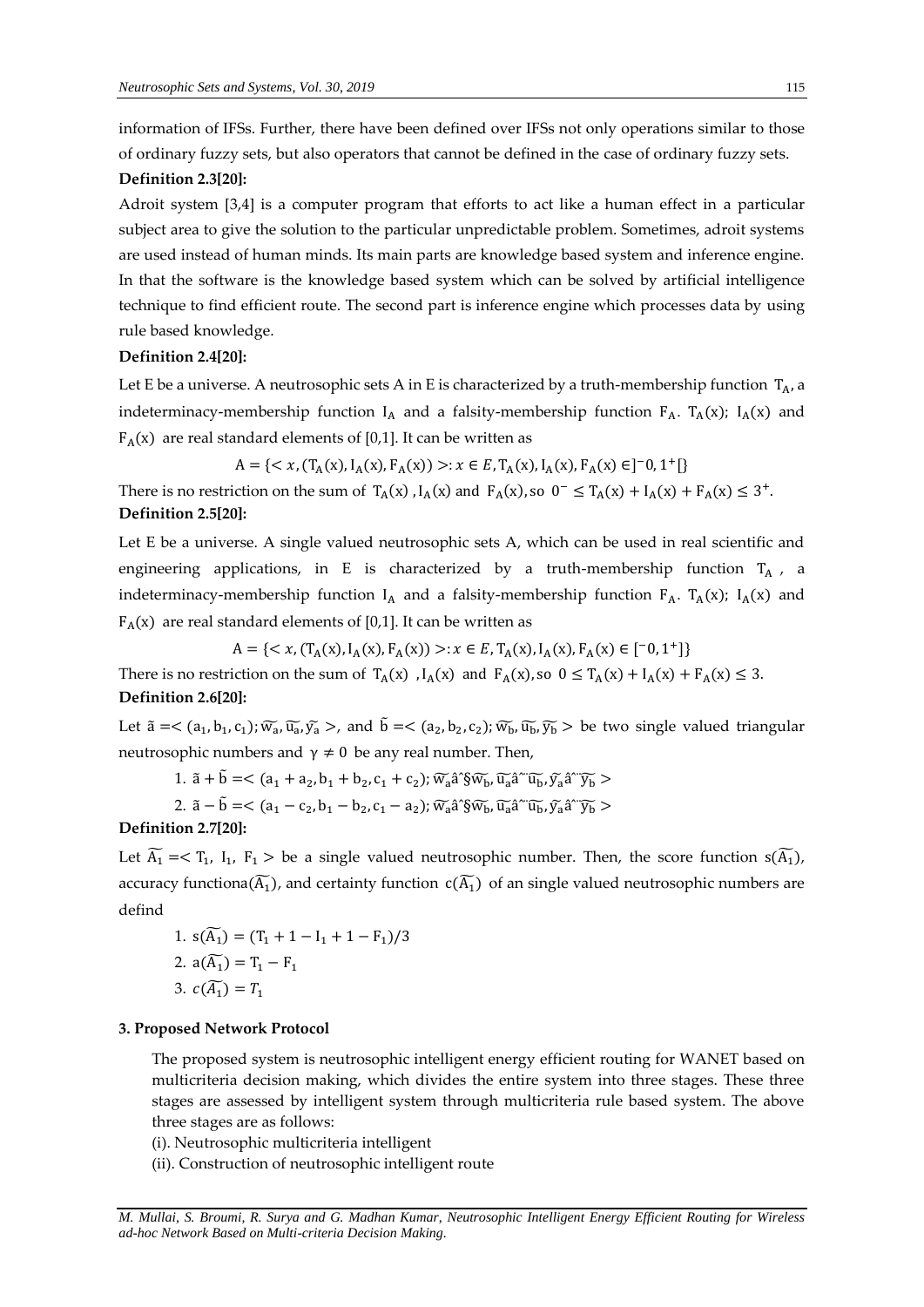(iii). Selection of neutrosophic energy efficient route

Stage (i) describes the neutrosophic membership functions of hop counts, data packets, distance and energy for the proposed system briefly.

In stage (ii), rating of each and every neutrosophic route is established with the help of skilled system using rating formula.

Stage (iii) handles the selection process of neutrosophic energy efficient route using rule matrix after rating of neutrosophic routes.

# *3.1. Stage(i): Neutrosophic multicriteria intelligence*

In this stage, neutrosophic membership functions of hop count, data packets, distance and energy are given as the input variables and the rating scale of neutrosophic routes as output variable. These input and output variables are categorized as the linguistic variables( low, medium and high). In this network model, the input variables hop count, data packet, distance and energy are considered as 30 (Nos.), 600(Mbps), 260(Meters) and 80(Joules).The membership functions of input variables are given in Table1, Table 2, Table 3, and Table 4 and output variable inTable 5.

| <b>Linguistic Values</b> | <b>Notation</b>    | <b>Neutrosophic Range</b>            | Neutro. Base value            |
|--------------------------|--------------------|--------------------------------------|-------------------------------|
| Low                      | $H_I N$            | $[H_{L1}N, H_{L2}N]$                 | (0,0,15)(0,0,30)(0,0,45)      |
| Medium                   | $H_M$ <sup>N</sup> | $[\text{H}_{M1}^N, \text{H}_{M2}^N]$ | (0,15,30)(0,15,45)(0,15,60)   |
| High                     | H <sub>H</sub> N   | $[\text{H}_{H1}N, \text{H}_{H2}N]$   | (15,30,30)(10,30,45)(9,30,60) |

| <b>Table:1</b> Neutrosophic membership function of hop count(Nos.) |  |  |  |
|--------------------------------------------------------------------|--|--|--|
|--------------------------------------------------------------------|--|--|--|

| Table:2 Neutrosophic membership function of Data packet(Mbps) |                   |                  |                                           |  |  |
|---------------------------------------------------------------|-------------------|------------------|-------------------------------------------|--|--|
| Linguistic<br><b>Values</b>                                   | <b>Notation</b>   | Neutrosophic     | Neutro. Base value                        |  |  |
|                                                               |                   | Range            |                                           |  |  |
| Low                                                           | DP <sub>I</sub> N | $[DPL1N, DPL2N]$ | (0,0,300)(0,0,600)(0,0,900)               |  |  |
| Medium                                                        | DP <sub>L</sub> N | $[DPM1N, DPM2N]$ | (0,300,600)(150,300,750)(270,300,900)     |  |  |
| High                                                          | DP <sub>L</sub> N | $[DPH1N, DPH2N]$ | $(300,600,600)(500,600,800)(700,600,850)$ |  |  |

**Table:3** Neutrosophic membership function of Distance(Meters)

| Linguistic<br><b>Values</b> | <b>Notation</b>       | Neutrosophic<br>Range | Neutro. Base value                        |
|-----------------------------|-----------------------|-----------------------|-------------------------------------------|
| Low                         | $D_{\rm L}{}^{\rm N}$ | $[D_{L1}N, D_{L2}N]$  | (0,0,100)(0,0,200)(0,0,250)               |
| Medium                      | $D_{\rm L}{}^{\rm N}$ | $[D_{M1}N, D_{M2}N]$  | (40,100,220)(70,100,250)(90,100,270)      |
| High                        | $D_{L}N$              | $[D_{H1}N, D_{H2}N]$  | $(140,260,260)(170,260,290)(190,260,300)$ |

| <b>Linguistic Values</b> | <b>Notation</b> | Neutrosophic Range                     | Neutro. Base value              |
|--------------------------|-----------------|----------------------------------------|---------------------------------|
| Low                      | $E_I N$         | $[EL1N, EL2N]$                         | (0,0,32)(0,0,64)(0,0,96)        |
| Medium                   | $F_{\rm M}N$    | [EM1 <sup>N</sup> , EM2 <sup>N</sup> ] | (8,40,72)(16,40,82)(24,40,92)   |
| High                     | $E_{H}N$        | $[E_{H1}N, E_{H2}N]$                   | (48,80,80)(68,80,90)(78,80,100) |

*M. Mullai, S. Broumi, R. Surya and G. Madhan Kumar, Neutrosophic Intelligent Energy Efficient Routing for Wireless ad-hoc Network Based on Multi-criteria Decision Making.*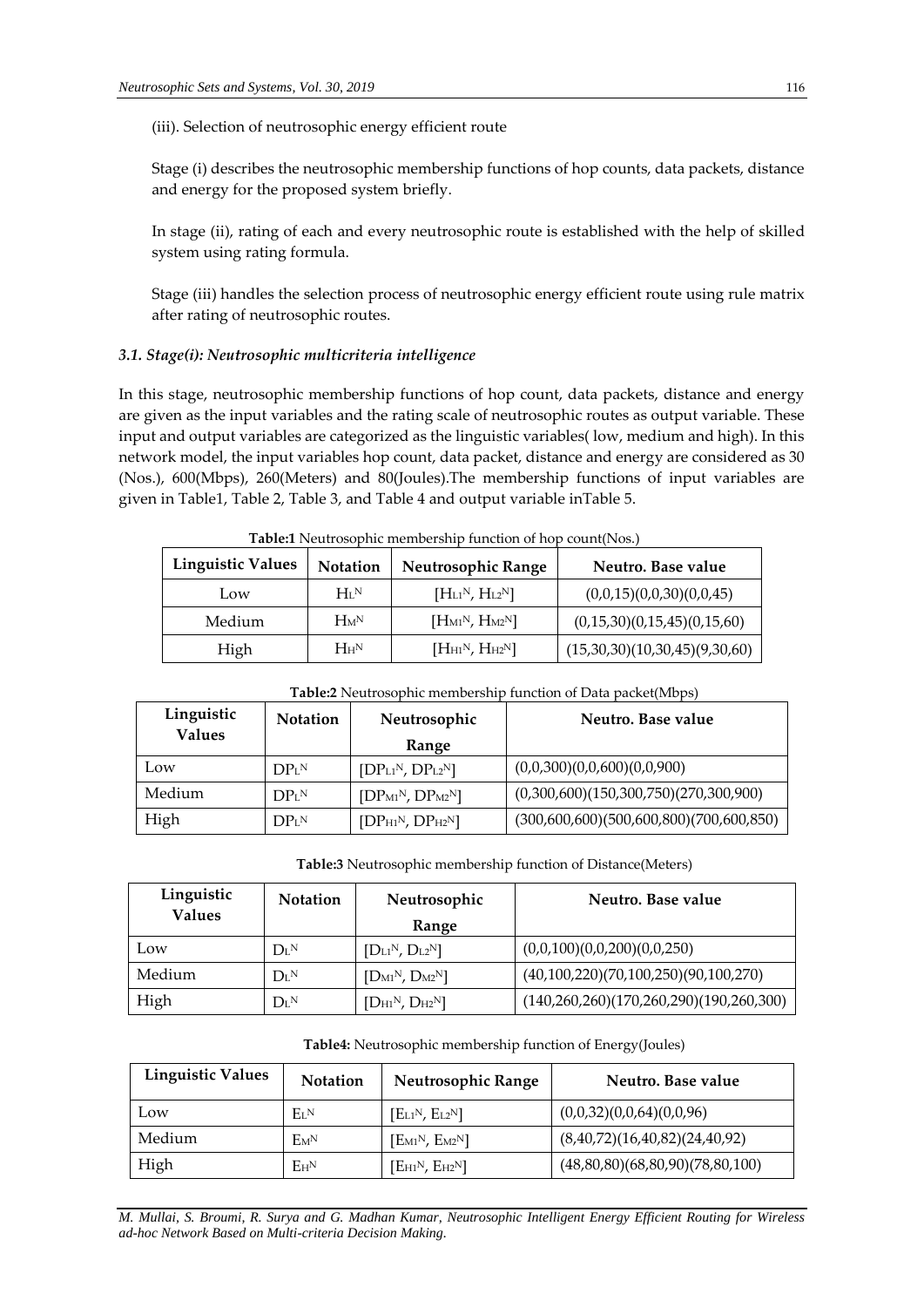The rating scale of different neutrosophic routes are classified in the following table.

|          |                       |  | Linguistic   Very   Bad   Satisfactory   Medium   Less |        |                  |               |            | Good   Very   Excellent   Very |           |
|----------|-----------------------|--|--------------------------------------------------------|--------|------------------|---------------|------------|--------------------------------|-----------|
| Variable | <b>Bad</b>            |  |                                                        |        | Good             |               | Good       |                                | Excellent |
| Notation | $R_{NVB}$   $R_{N_B}$ |  | $R_{\rm N_S}$                                          | $RN_M$ | $R_{\rm ^{NLG}}$ | $R_{\rm N_G}$ | $R^{N}$ vg | $R_{\rm N_E}$                  | $RN_{VE}$ |

|  | Table5: Neutrosophic membership function of Energy(Joules) |
|--|------------------------------------------------------------|
|  |                                                            |

# *3.2. Stage(ii): Construction of neutrosophic intelligent*

In stage(ii), the rules and formulas for construction of neutrosophic intelligent routes are established. Usually, in ad-hoc networks while sending and receiving data packets energy consumption is occurred.Also the total network system is affected and lifetime of network is reduced at the time of power failure. The amount of input variables should be reduced in order to give the energy efficient routes for improving lifetime and performance of network system in such situations. Since energy plays an important role in network performance, the other input variables(hop count, data packet, distance) are combined with energy and the rules are framed for construction of intelligent route as follows:

| Rule            | <b>Table 6:</b> Rules for construction of neutrosophic route) |                  |
|-----------------|---------------------------------------------------------------|------------------|
|                 | <b>Energy and Hop Count level</b>                             | <b>Rating of</b> |
|                 |                                                               | Neutrosophic     |
|                 |                                                               | Route            |
| R1              | Low energy and high hop count                                 | Very Bad         |
| R2              | Low energy and medium hop count                               | Bad              |
| R3              | Low energy and low hop count                                  | Satisfactory     |
| R4              | Medium energy and high hop count                              | Medium           |
| R5              | Medium energy and medium hop count                            | Less Good        |
| R <sub>6</sub>  | Medium energy and low hop count                               | Good             |
| R7              | High energy and high hop count                                | Very Good        |
| R8              | High energy and medium hop count                              | Excellent        |
| R <sub>9</sub>  | High energy and low hop count                                 | Very Excellent   |
|                 | <b>Energy and Data Packet level</b>                           |                  |
| <b>R10</b>      | Low energy and high data packet                               | Very Bad         |
| <b>R11</b>      | R11 Low energy and medium data packet                         | Bad              |
| R <sub>12</sub> | Low energy and low data packet                                | Satisfactory     |
| <b>R13</b>      | Medium energy and high data packet                            | Medium           |
| R14             | R14 Medium energy and medium data packet                      | Less Good        |
| <b>R15</b>      | Medium energy and low data packet                             | Good             |
| R <sub>16</sub> | High energy and high data packet                              | Very Good        |
| R17             | Excellent<br>High energy and medium data packet               |                  |
| <b>R18</b>      | High energy and low data packet                               | Very Excellent   |
|                 | <b>Energy and Distance level</b>                              |                  |
| R19             | Low energy and high distance                                  | Very Bad         |
| R20             | Low energy and medium distance                                | Bad              |
| R21             | Low energy and low distance                                   | Satisfactory     |
| R22             | Medium energy and high distance                               | Medium           |
| R23             | Medium energy and medium distance                             | Less Good        |
| R24             | Medium energy and low distance                                | Good             |
| R25             | High energy and high distance                                 | Very Good        |
| R26             | High energy and medium distance                               | Excellent        |
| R27             | High energy and low distance                                  | Very Excellent   |

**Table 6:** Rules for construction of neutrosophic route)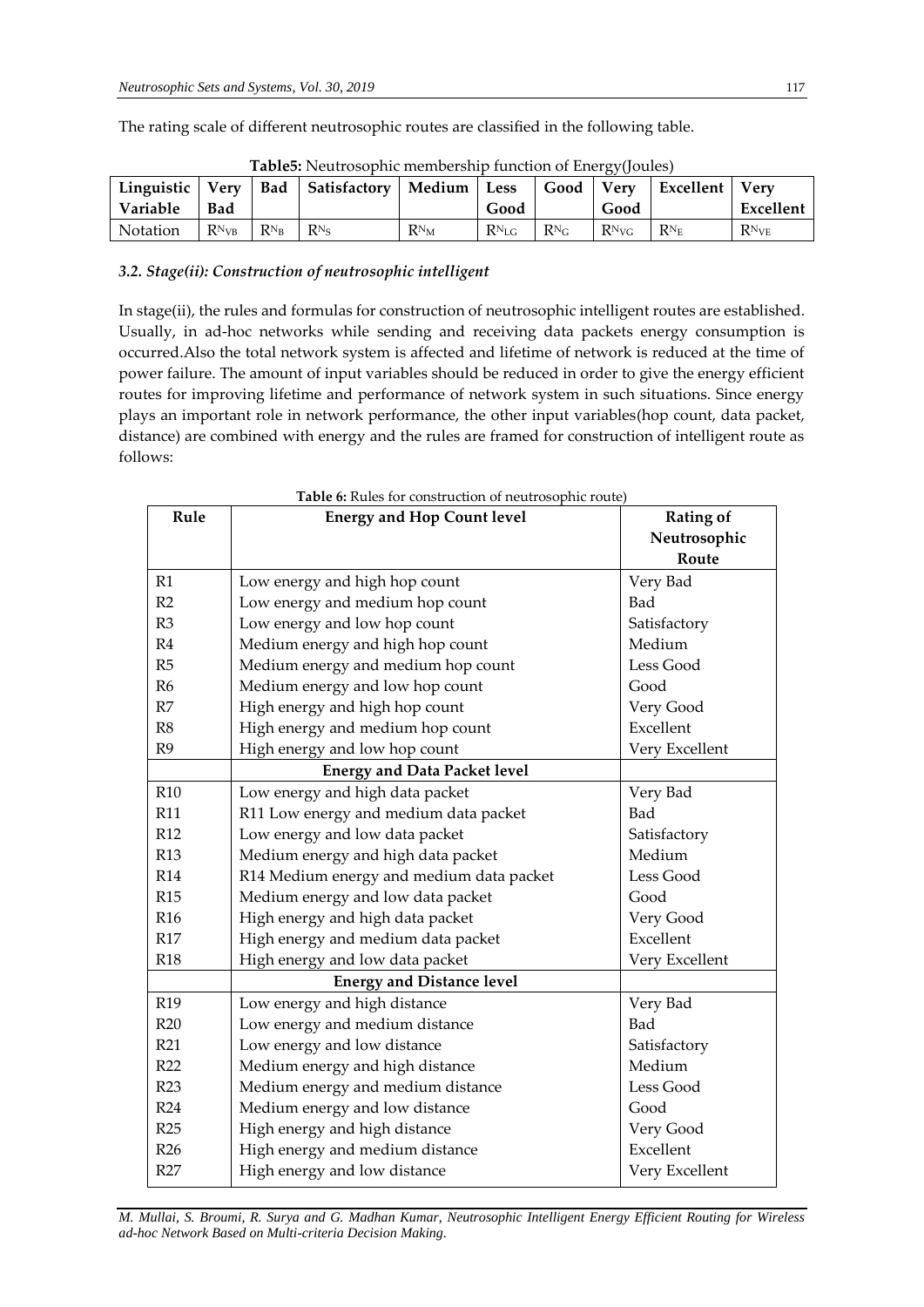In Table 7, different types of neutrosophic states are established by using the formula

 $NR_{pq}$  = mean value of neutrosophic energy / mean value of other parameters

Rating of neutrosophic routes(Table.8) is calculated by using neutrosophic states in Table 7 and by using Table.8, the ascending order of rating of neutrosophic routes and linguistic nature of different neutrosophic rating of routes are calculated and given in Table.9 and Table.10.

| Neutro. Energy and Hop<br>count |              |               | Neutro. Energy and Data<br>packet | <b>Neutro. Energy and Distance</b> |               |
|---------------------------------|--------------|---------------|-----------------------------------|------------------------------------|---------------|
| Neutro.State                    | Neutro Value | Neutro, State | Neutro. Value                     | Neutro.<br>State                   | Neutro. Value |
| <b>NS11</b>                     | 2.133        | <b>NS21</b>   | 0.10665                           | <b>NS31</b>                        | 0.349         |
| <b>NS12</b>                     | 1.0665       | <b>NS22</b>   | 0.0537                            | <b>NS32</b>                        | 0.1548        |
| <b>NS13</b>                     | 0.7412       | <b>NS23</b>   | 0.03458                           | <b>NS33</b>                        | 0.09013       |
| <b>NS14</b>                     | 5.4          | <b>NS24</b>   | 0.27                              | <b>NS34</b>                        | 0.8836        |
| <b>NS15</b>                     | 2.7          | <b>NS25</b>   | 0.1361                            | <b>NS35</b>                        | 0.39192       |
| <b>NS16</b>                     | 1.8765       | <b>NS26</b>   | 0.0875                            | <b>NS36</b>                        | 0.2281        |
| <b>NS17</b>                     | 7.822        | <b>NS27</b>   | 0.3911                            | <b>NS37</b>                        | 1.2799        |
| <b>NS18</b>                     | 3.911        | <b>NS28</b>   | 0.19719                           | <b>NS38</b>                        | 0.5677        |
| <b>NS19</b>                     | 2.7182       | <b>NS29</b>   | 0.1268                            | <b>NS39</b>                        | 0.3305        |

**Table 7:** Different types of neutrosophic states

**Table 8:** Different types of neutrosophic rating of routes

| Neutro. Energy and Hop |         | Neutro. Energy and Data |          |             | <b>Neutro. Energy and Distance</b> |
|------------------------|---------|-------------------------|----------|-------------|------------------------------------|
| count                  |         | packet                  |          |             |                                    |
| Neutro.Route           | Neutro. | Neutro.Route            | Neutro.  | Neutro.     | Neutro.Rating                      |
|                        | Rating  |                         | Rating   | Route       |                                    |
| <b>NS11</b>            | 3.911   | <b>NS21</b>             | 0.19555  | <b>NS31</b> | 0.63995                            |
| <b>NS12</b>            | 1.955   | <b>NS22</b>             | 0.097775 | <b>NS32</b> | 0.25598                            |
| <b>NS13</b>            | 1.3036  | <b>NS23</b>             | 0.06518  | <b>NS33</b> | 0.159987                           |
| <b>NS14</b>            | 0.9777  | <b>NS24</b>             | 0.04888  | <b>NS34</b> | 1.59987                            |
| <b>NS15</b>            | 0.48885 | <b>NS25</b>             | 0.02444  | <b>NS35</b> | 0.6399                             |
| <b>NS16</b>            | 0.3259  | <b>NS26</b>             | 0.01629  | <b>NS36</b> | 3.99968                            |
| <b>NS17</b>            | 0.6518  | <b>NS27</b>             | 0.03258  | <b>NS37</b> | 2.5598                             |
| <b>NS18</b>            | 0.16295 | <b>NS28</b>             | 0.00814  | <b>NS38</b> | 1.02392                            |
| <b>NS19</b>            | 0.1086  | <b>NS29</b>             | 0.00543  | <b>NS39</b> | 0.63995                            |

**Table 9**: Ascending order of rating of neutrosophic routes

| Based on hop count rating                                    |
|--------------------------------------------------------------|
| NR11 > NR12 > NR13 > NR14 > NR17 > NR15 > NR16 > NR18 > NR19 |
| Based on data packets rating                                 |
| NR21 > NR22 > NR23 > NR24 > NR27 > NR25 > NR26 > NR28 > NR29 |
| Based on distance rating                                     |
| NR36 > NR37 > NR34 > NR38 > NR35 > NR31;NR39 > NR32 > NR33   |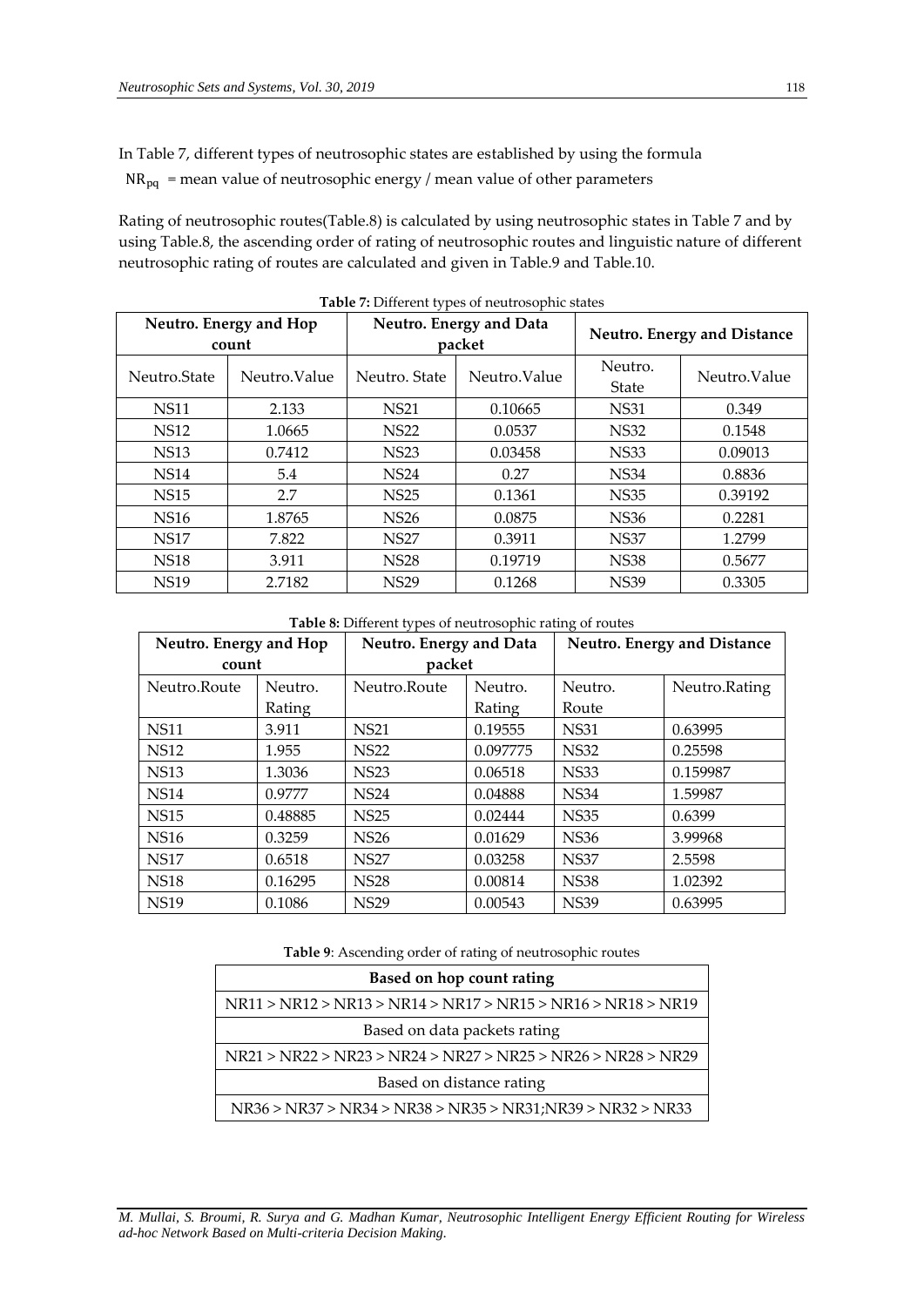| S.No.         | Linguistic nature | <b>Neutrosophic Rating</b> |  |  |
|---------------|-------------------|----------------------------|--|--|
| 1             | NRV E             | NR11, NR21, NR36           |  |  |
| $\mathcal{P}$ | <b>NRE</b>        | NR12, NR22, NR37           |  |  |
| 3             | NRV G             | NR13, NR23, NR34           |  |  |
| 4             | NRG               | NR14, NR24, NR38           |  |  |
| 5             | <b>NRLG</b>       | NR17, NR27, NR35           |  |  |
| 6             | <b>NRM</b>        | NR15, NR25, NR31, NR39     |  |  |
| 7             | <b>NRS</b>        | NR16, NR26, NR32           |  |  |
| 8             | NRB               | NR18, NR28, NR33           |  |  |
| 9             | NRV B             | NR19, NR29                 |  |  |

 **Table 10:** Linguistic nature of di\_erent neutrosophic rating of routes

# *3.3. Stage(iii): Selection of neutrosophic energy efficient route*

Neutrosophic energy efficient route is evaluated using neutrosophic rule matrix in Table.11, Table.12 and Table.13. These three matirices are framed by combining energy with other parameters hop count, data packet and distance. Each route selected by these matrices have a particular value in the proposed ad-hoc network. After evaluated the routes using rule matrices, it is analysed that if the source node is in the positions NR19 or NR29 having lowest neutrosophic energy with high neutrosophic hop count or high neutrosophic data packets or long distance from destination, then it will receice the lowest neutrosophic rating value  $NR<sub>VB</sub>$  and if the source node is in the positions NR11, NR21 or NR36 having high neutrosophic energy with low neutrosophic hop count or low neutrosophic data packets or shortest distance from the destination, then it will receive highest neutrosophic rating value  $NR_{VE}$ .

| Neutro. energy / Hop count | $H_I N$                 | $H_{L}N$    | $H_I N$                 |
|----------------------------|-------------------------|-------------|-------------------------|
| $E_L$ <sub>N</sub>         | <b>NRs</b>              | $NR_B$      | <b>NR</b> <sub>VB</sub> |
| $E_{\rm M}N$               | NR <sub>G</sub>         | <b>NRLG</b> | <b>NR</b> <sub>M</sub>  |
| $E_{H}N$                   | <b>NR</b> <sub>VE</sub> | $NR_E$      | <b>NR</b> <sub>vG</sub> |

 **Table 11:** Neutrosophic rule matrix based on energy and hop count

|  | <b>Table 12:</b> Neutrosophic rule matrix based on data packet and energy |                  |  |
|--|---------------------------------------------------------------------------|------------------|--|
|  |                                                                           | ___  _ __  _ _ _ |  |

| Neutro. energy / Hop | DP <sub>L</sub> N       | DP <sub>L</sub> N | $DpL$ <sub>N</sub>      |
|----------------------|-------------------------|-------------------|-------------------------|
| count                |                         |                   |                         |
| $E_I N$              | <b>NRs</b>              | $NR_B$            | <b>NR</b> <sub>VB</sub> |
| $E_{M}N$             | <b>NR</b> G             | <b>NRLG</b>       | <b>NR</b> <sub>M</sub>  |
| $E_{H}N$             | <b>NR</b> <sub>VE</sub> | <b>NRE</b>        | <b>NR</b> <sub>vG</sub> |

 **Table 13:** Neutrosophic rule matrix based on distance and energy

| Neutro. energy / Hop count | $\mathbf{D}_{\mathbf{I}}$ <sub>N</sub> | $\mathbf{D}_{\mathrm{L}}$ <sup>N</sup> | $\mathbf{D}^{\mathrm{IN}}$ |
|----------------------------|----------------------------------------|----------------------------------------|----------------------------|
| $E_I N$                    | <b>NRs</b>                             | <b>NR</b> <sub>B</sub>                 | <b>NR</b> <sub>VB</sub>    |
| $E_{M}N$                   | NR <sub>G</sub>                        | <b>NR</b> LG                           | $NR_M$                     |
| $E_{H}N$                   | <b>NR</b> <sub>VE</sub>                | <b>NRE</b>                             | <b>NR</b> <sub>vG</sub>    |

Finally, by analysing the the different types of neurtrosophic energy efficient rating of routes as given in figure.1, the process of wanet is improved in this stage by identifying the neutrosophic intelligent energy efficient route.

*M. Mullai, S. Broumi, R. Surya and G. Madhan Kumar, Neutrosophic Intelligent Energy Efficient Routing for Wireless ad-hoc Network Based on Multi-criteria Decision Making.*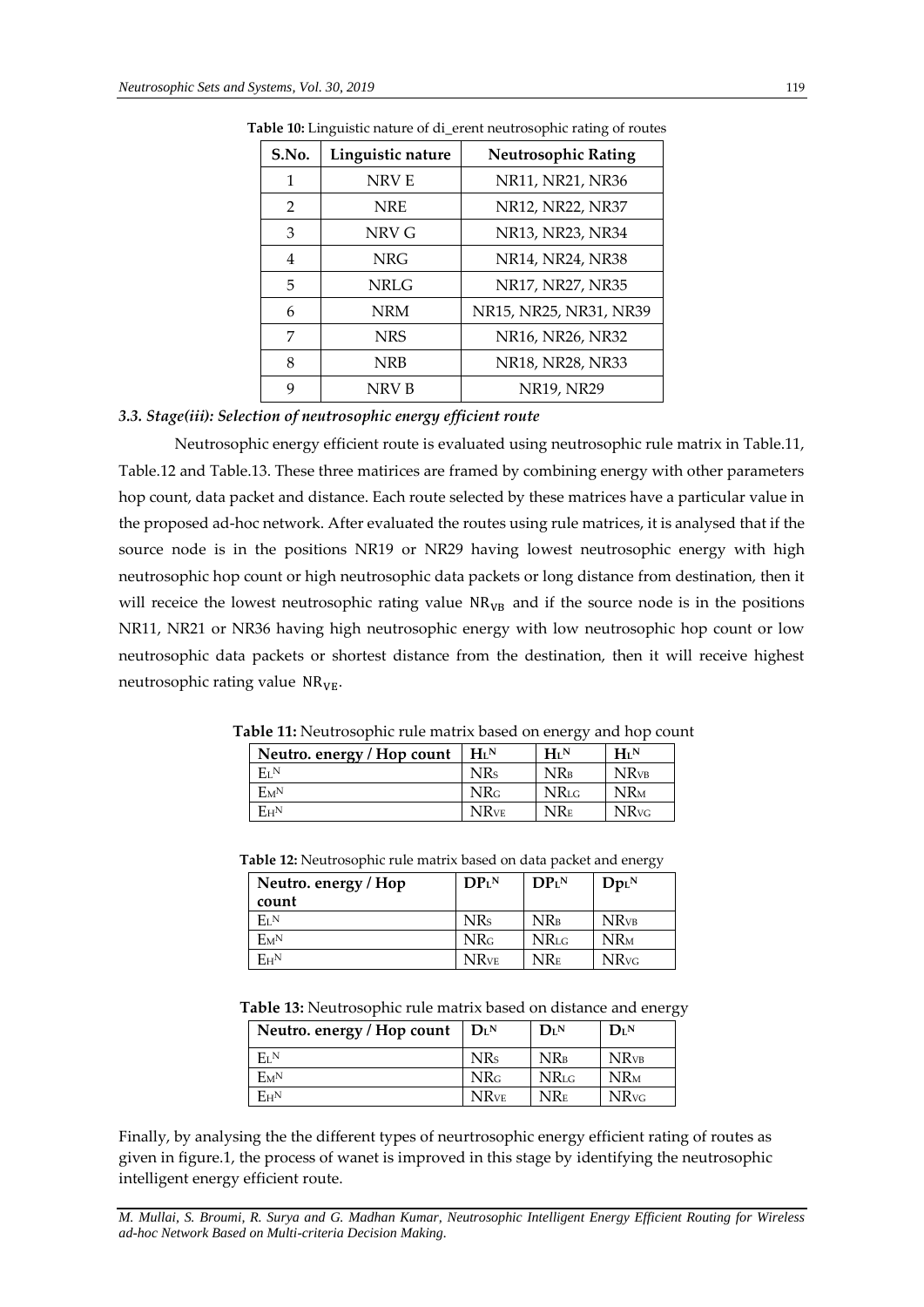

**Figure 1:** Analysis of neutrosophic intelligent energy efficient rating of routes.

# **4. Conclusions**

In this paper, a new network design is developed to improve the service of wireless ad-hoc network by equipping the routes energy efficient using neutrosophic technique. Multi-criteria decision making method under neutrosophic environment is used for making the routes of the network efficiently here. From the mathematical analysis of the proposed network design, we conclude that the neutrosophic route is very efficient when source node is in the position NR11, NR21 or NR36, since the node with low energy, high hopcout, high transmitted data packets and long distance from the destination causes breakage of route and data packet retransmission. This neutrosophic energy efficient routing for wanet under multi-criteria decision making is better than other existing methods in uncertain environment. Various protocols for the efficiency of ad-hoc network system using neutrosophic sets will be established in future.

**Acknowledgments:** The article has been written with the joint financial support of RUSA-Phase 2.0 grant sanctioned vide letter No.F.24-51/2014-U, Policy (TN Multi-Gen), Dept. of Edn. Govt. of India, Dt. 09.10.2018, UGC-SAP (DRS-I) vide letter No.F.510/8/DRS-I/2016(SAP-I) Dt. 23.08.2016 and DST (FST - level I) 657876570 vide letter No.SR/FIST/MS-I/2018-17 Dt. 20.12.2018.

# **References**

- 1. Broumi S, Bakali A, Talea M, Smarandache F, Dey A, Son L. H. Spanning tree problem with neutrosophic edge weights. *Procedia Computer Science* **2018**, *127,* 190-199.
- 2. Broumi S, Bakali A, Talea M, Smarandache F, and Vladareanu L. Computation of shortest path problem in a network with SV-trapezoidal neutrosophic numbers. *Proceedings of the 2016 International Conference on Advanced Mechatronic Systems, Melbourne, Australia*, **2016**, 417-422.
- 3. Broumi S, Bakali A, Talea M, Smarandache F, and Vladareanu L. Applying Dijkstra algorithm for solving neutrosophic shortest path problem. *Proceedings of the 2016 International Conference on Advanced Mechatronic Systems, Melbourne, Australia*, **2016**, 412-416.
- 4. Broumi S, Bakali A, Talea M, and Smarandache F, and Kishore Kumar P.K. Shortest path problem on single valued neutrosophic graph. *International Symposium on Networks, Computers and Communications (ISNCC),* **2017**, 1-6.
- 5. Buchanan B.G. New Research on expert system, *Machine Intelligence*, **1982,** *10*, 269-299.